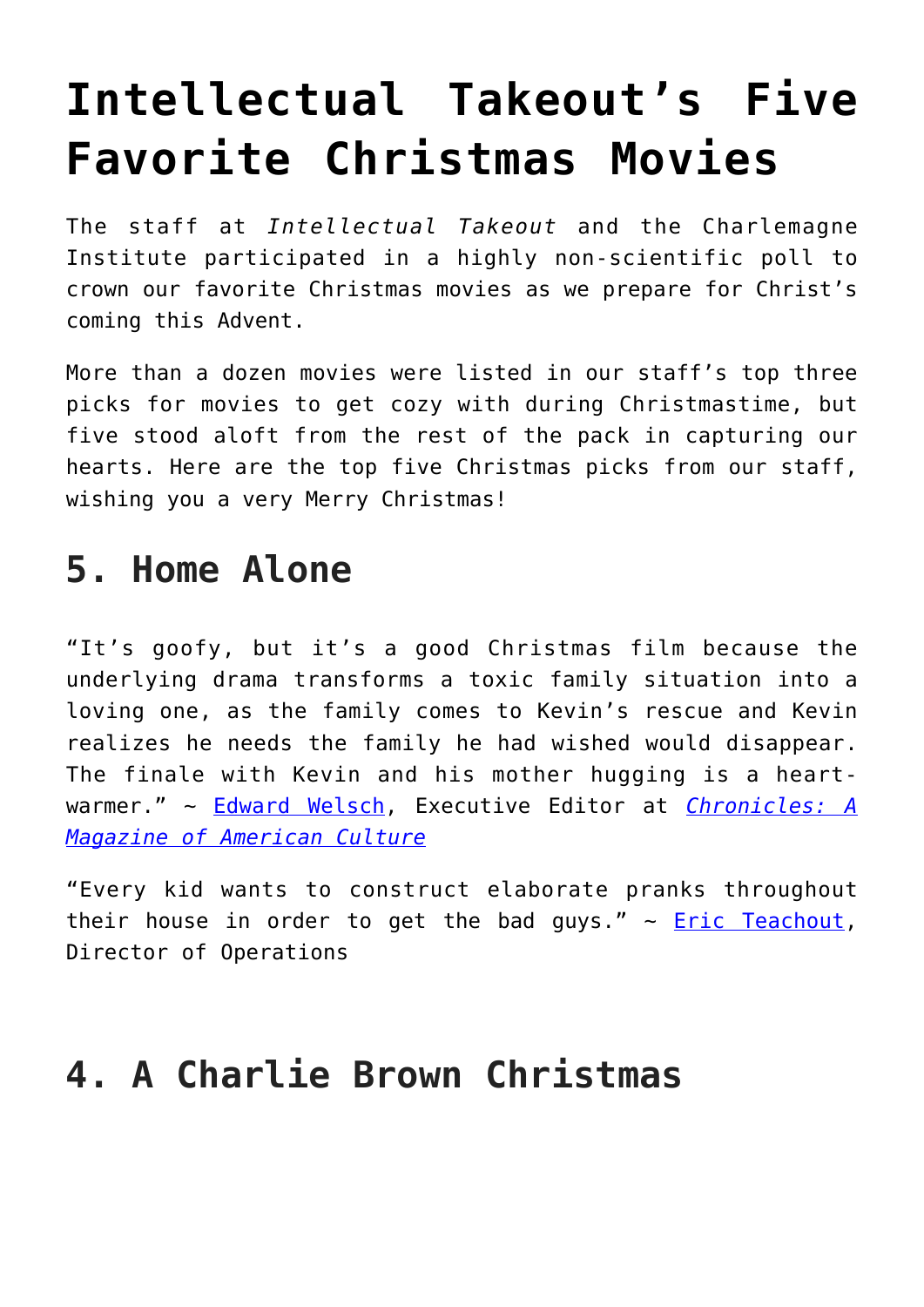"When Linus explains to a frustrated Charlie Brown, "I can tell you what Christmas is all about: for behold, I bring unto you good tidings of great joy, which shall be to all people. For unto you is born this day in the City of David a Savior, which is Christ the Lord."  $\sim$  [Kim Crockett](https://www.intellectualtakeout.org/users/kim-crockett), Vice President and General Counsel

"A Charlie Brown Christmas is an absolute classic, and a favorite of my family growing up. Linus quoting from Luke 2 is powerful stuff in midst of the consumerism of the rest of the Peanuts gang." ~ [Anders Koskinen,](https://www.intellectualtakeout.org/users/anders-koskinen) Editorial Associate

### **3. A Christmas Story**

"This was a nostalgic favorite of my Baby Boomer parents, but also one that we kids enjoyed. It brought the generations of the family together, and I chiefly enjoy it because it is fun to watch with family at Christmas."  $\sim$  Edward Welsch

#### **2. Elf**

"My whole family loves this movie."  $\sim$  [Nick Bieter](https://www.intellectualtakeout.org/users/nick-bieter), Development Associate

### **1. It's a Wonderful Life**

"How can it not be the best? Everyone can benefit from the story of a man on the verge of suicide who learns through divine intervention just how much of a positive impact he has had in the lives of his friends, neighbors, and family, and